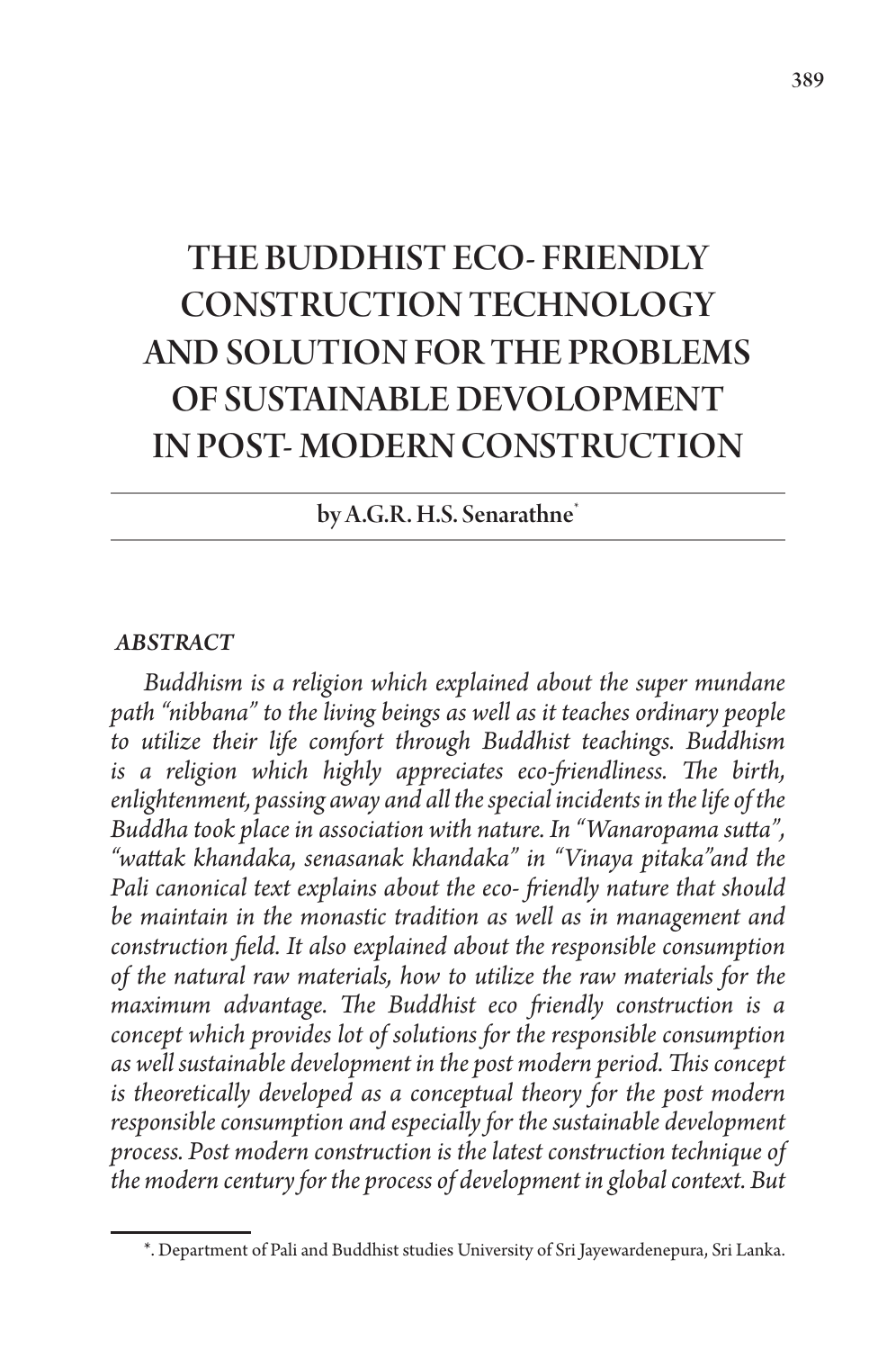*it is not a sustainable development as well as the responsible consumption is minimum. My research problem is, challenges for the responsible consumption and sustainable development in post-modern construction and why we should apply the Buddhist eco- friendly techniques even for the modern day constructions for achieving the goal of sustainable development. The main objective of the Buddhist sustainable development is, how we comfort our mundane life while attaining to super mundane objectives through the materialized world. The eco –friendly concept is the key element for the responsible consumption sustainability process. Sustainable consumption and development is about promoting resource and energy efficiency, sustainable infrastructure, and providing access to basic services. At the current time, material consumption of natural resources is increasing, particularly within Asia. Countries are also continuing to address challenges regarding air, water and soil pollution. Sustainable or responsible consumption and development aims at "doing more and better with less". Net welfare gains from economic activities can increase by reducing resource use, degradation and pollution along the whole life cycle, while increasing quality of the production. The use of natural raw materials, the ventilation process, wastage management, make use of the natural light, use of enough insulation etc. are some of the major challenges in the Post modern constructions. But a Buddhist eco-friendly concept provides lot of solutions for it. It is a sustainable process based with environmental friendly nature. So in this research paper I tried to prove the productivity of the Buddhist eco- friend construction technology and how it provide solutions for the problems of responsible consumption and sustainable development in post- modern constructions. Main conclusion is Buddhist eco- friendly construction is the ideal solution for the present matter in sustainable development. This concept of the Buddhist eco-friendly construction technology is theoretically developed in university of Sri Jayewardenepura in Sri*  Lanka and looking forward to present in global Buddhist platform in *UN conference.*

 Buddhism is a religion which explained about the super mundane path "nibbana" to the living beings as well as it teaches ordinary people to utilize their life comfort through Buddhist teachings. Buddhism is religion which highly appreciates eco-friendliness.

**\*\*\***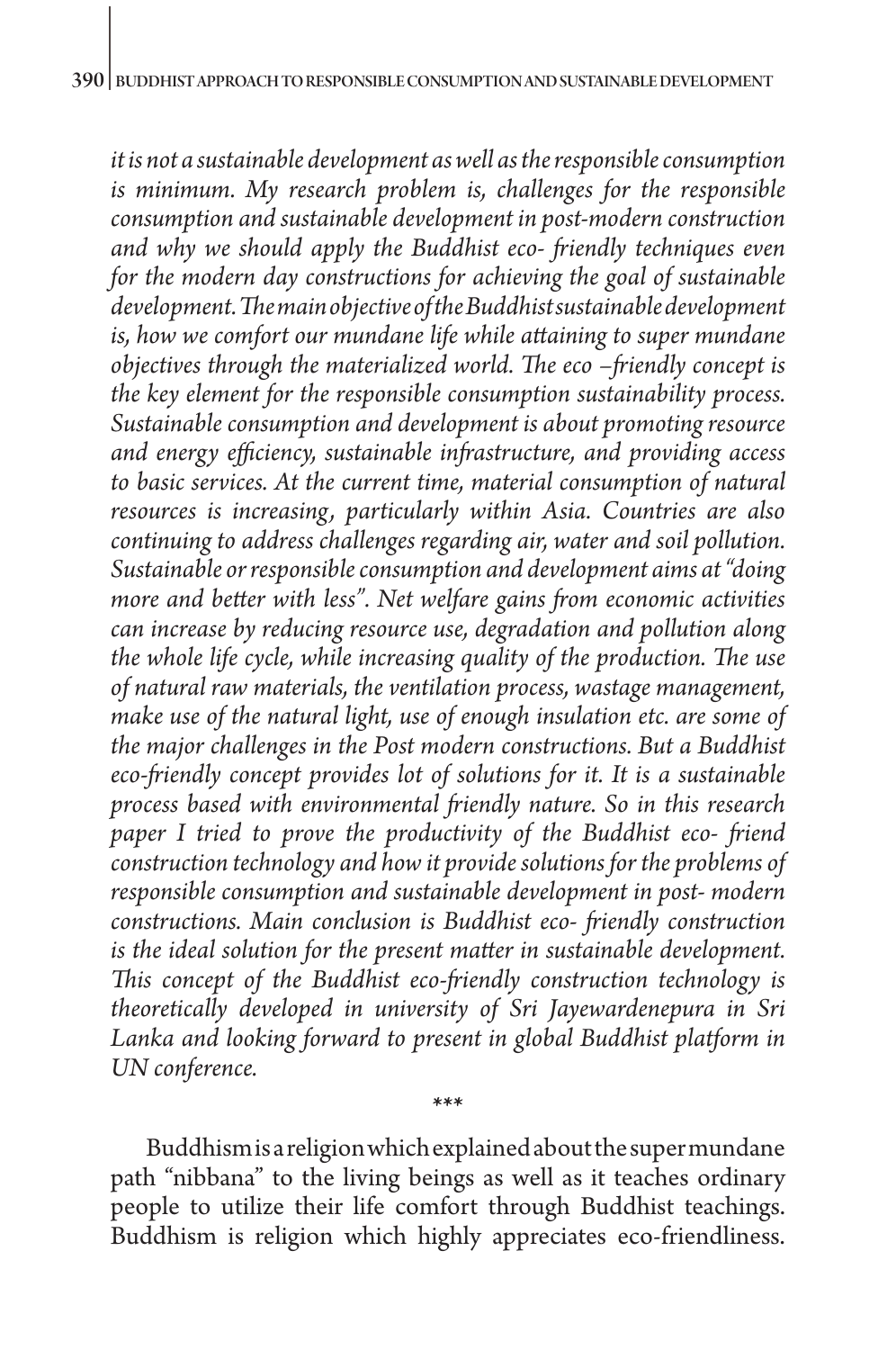The birth, enlightenment, passing away and all the special incidents in the life of the Buddha took place in associated with nature. In the verses of senior monks the Buddha had appreciated the natural beauty of the nature.

"*The trees are now crimson, venerable sir, They have shed their foliage and are ready to fruit. They are splendid, as if on fire; Great hero, this period is full of flavor*".

(Sujatho, Walton, 2014, p.121)

In "Wanaropama sutta", the Buddha had explained the importance of the being eco friendly and protecting mother nature.

*"Aramaropa wanaroapa yejana sethukaraka Papancha udapanancha – ye dadanthi upassayan Thesan diwacha raththocha sada punnan pawaddathi".* 

(Sanyutta nikaya1, 2006, p. 60)

"Wattak khandaka, senasanak khandaka" in "Vinaya pitaka"and the Pali canonical text explains about the eco- friendly nature that should be maintain in the monastic tradition as well as in management and construction field.

Post modern construction is the latest construction technique of the modern century for the process of development in global context. With the fourth industrial revolution development of the construction field and the concept of the sustainable development and the problems of the post modern sustainability came to existence in the present period of time. Eco-friendly, nature-friendly, and green are sustainability and marketing terms referring to goods and services, laws, guidelines and policies that claim reduced, minimum, or no harm upon ecosystems or to the environment. This term most commonly refers to products that contribute to green living or practices that help conserve resources like water and energy. Ecofriendly products also prevent contributions to air, water and land pollution. Eco-friendly, or ecological, construction is building a structure that is beneficial or non-harmful to the environment, and resource efficient. Eco-friendly construction has developed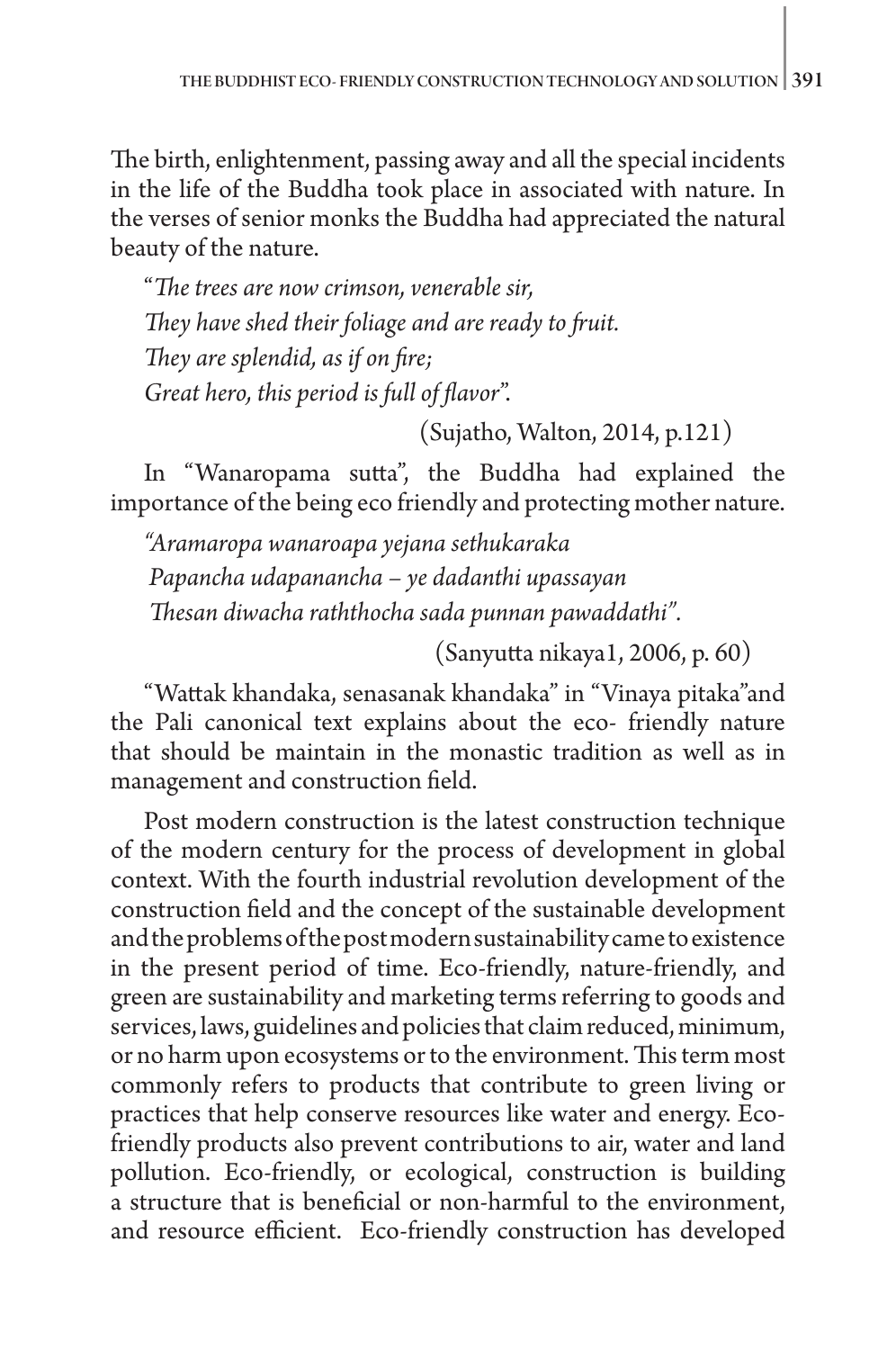in response to the knowledge that buildings have an often negative impact upon our environment and our natural resources.

*"Buddhist monarchism of India had much in common with the monastic establishments of Europe, a condition due to the similarity of their aims. For instance the Buddhist monks, as did their Cistercian brethren, planted the houses of their order in wild and desolate places for apparently the same reasons that they might conduct their observances undisturbed by the distractions of any human environment. In a like manner their habitations had a similar beginning, for just asthe cloister with its simple lean-to roof on stone pillars was the first step in the construction of the Benedictine monastery, so the early Buddhist vihara consisted of an open court, corresponding to the cloister-garth, enclosed also by a lean-to roof propped up by wooden posts".* (Brown 1956, p. 27)

At the very beginning the concept of the Buddhist monasteries in India maintained a very simple structure according to the vinaya precepts in the pali canonical texts. The Jainese influence on the rainy retreat season. The Buddha had put sanctions on the continuous travelling during the rainy season as it made harmful effects for the environment.

"Anujanan bhikkawe araman…" (Mahavaggapali, mahabhandaka) had given approval for the construction of the monasteries for the monks. But the Buddha had explained the rightful way for the construction as well as had clearly explained what the basic necessities of constructing the monasteries were.

*"Sithan unha patihanthi – thatho wala miganicha Sirinsapecha makase – sisire wapi wutathiyo Thatho wathathapo soro – sanjatho patinnathi Lenaththancha sukaththancha – yaithucha vipassithu*".

(Chullawagga Pali, senasanakkhandaka, 2006, p. 184)

To protect from the cold and hot climate, to protect from the animals and insects and also to protect from the cold and hot wind the monasteries were made. Also mention it helps for the purpose of meditation as well as for the rightful protection of self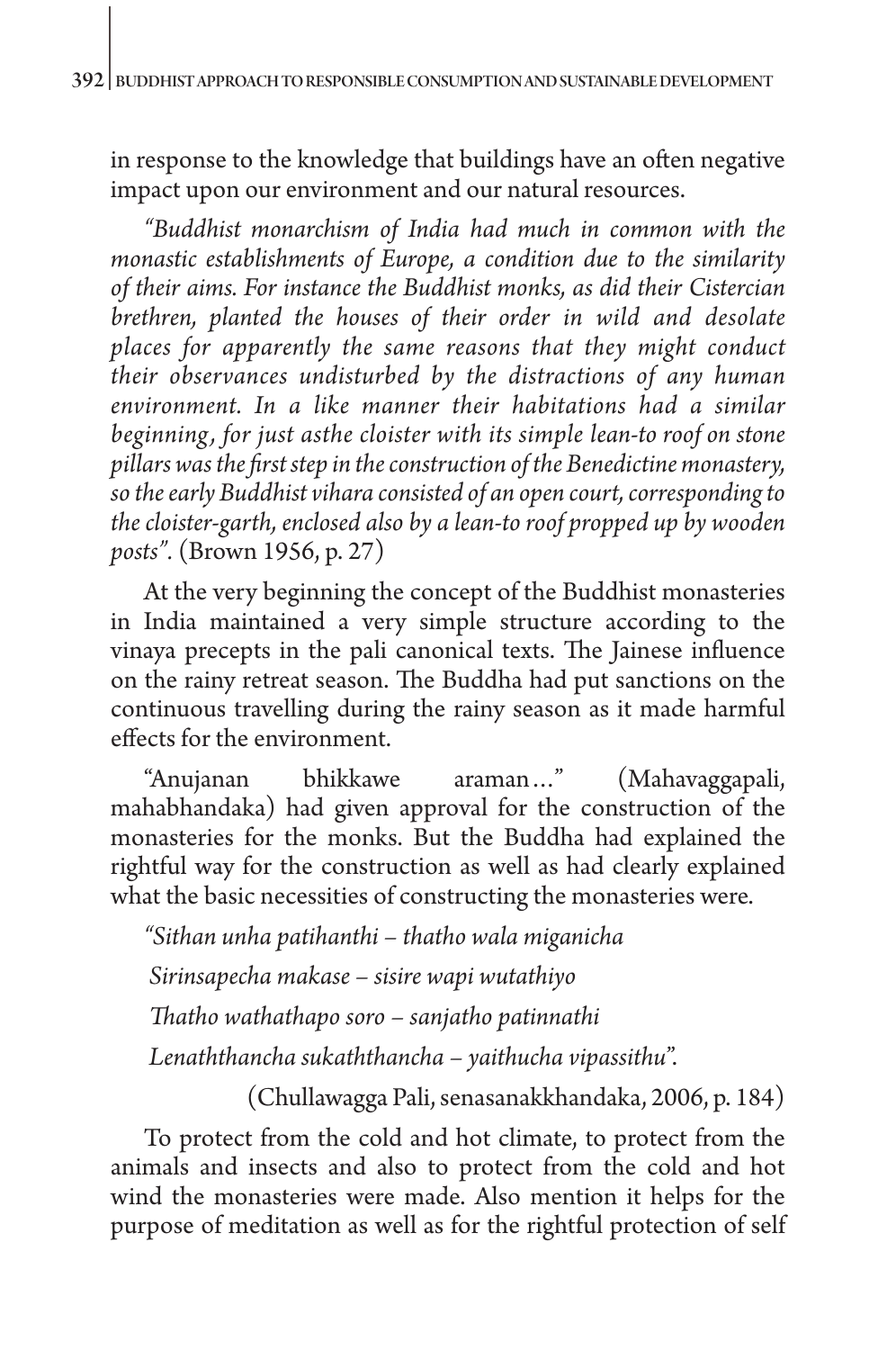from the harmful environment effects. It explained the basic or the fundamental needs of the human beings.

So at the very beginning Buddhism explained a basic concept for the construction of the monasteries and hermitages. But with the period of time it becomes too complex level. Especially in the Sri Lankan context, it developed in unique way based with architectural landscaping designs of their own way.

#### 1. THE BUDDHIST ECO FRIENDLY CONCEPT

The concept of eco friendliness is already established in the Buddhism. The fundamental teachings of Buddhism are always to protect the eco- system. It always appreciates the environmental beauty. Especially through this concept, it explained the sustainable development process without damaging the nature. The basic idea about the environment and eco-friendliness can be examined through following sketch.



The context and background of the Buddhist eco-friendly construction technology

The Buddhist eco- friendly construction technology is a concept that existed longer period of time and still a great solution for the problems in the modern sustainable development process. It explains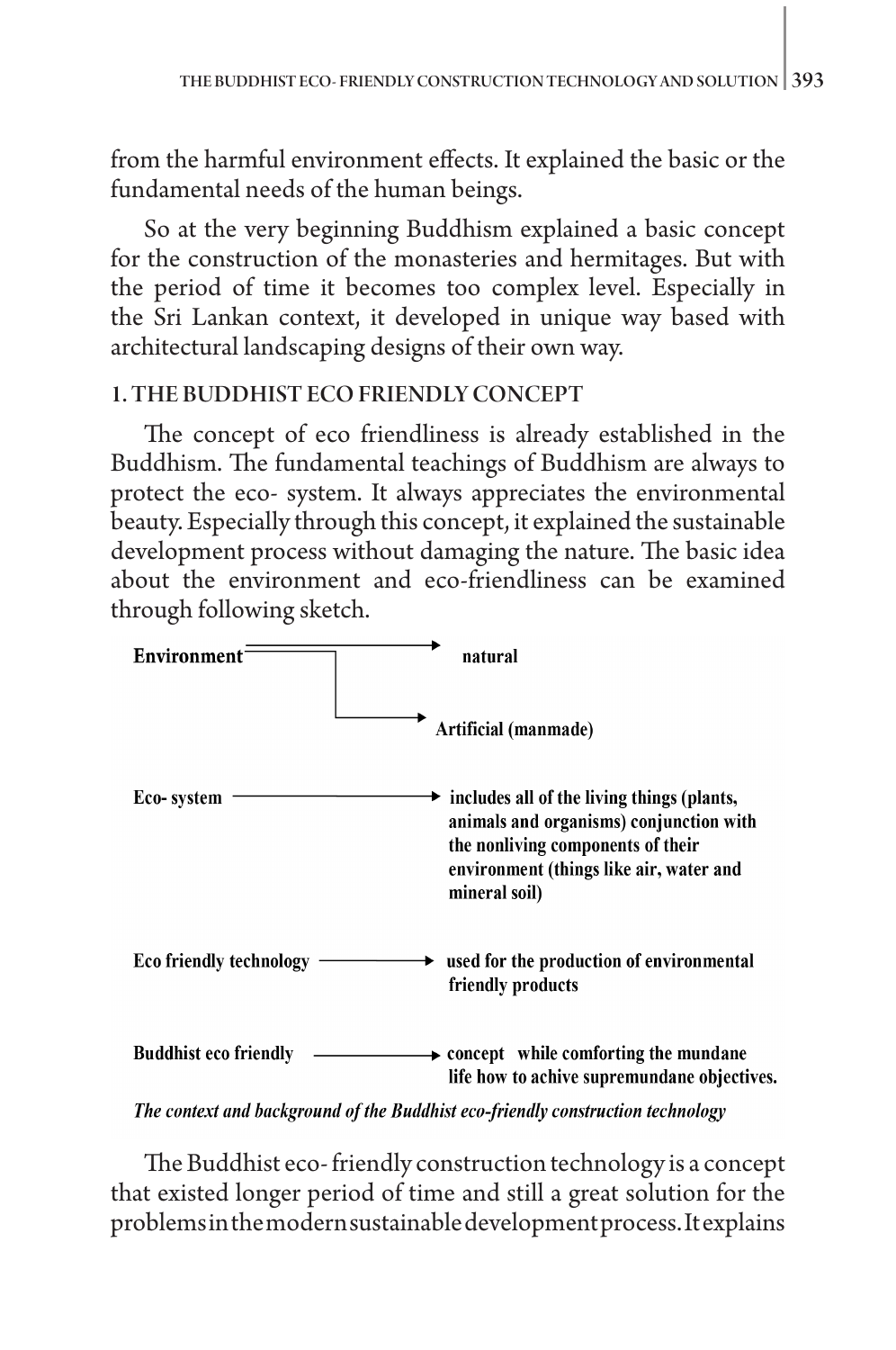about the fundamental idea about the environmental friendly idea towards the construction and sustainable development. Also how the Buddhist principals can be applied to the construction process.

When consider about the background of the research, social background explained about the sociological importance of this research work. At the present context material development is one and only considerable factor in the post-modern period. So as a social group always focus on the sociological needs only. Development needed for the material perspective not for the achieving the sustainability. So the modern sustainable needs these types of concepts to uplift their productivity. Political background of the third world development country is always competitive with the environmental friendliness. As they focused less on that point , they work hard for the achieving only the development goals in their political arena. Sustainability is a minimum factor consider in their perspective while their main aim is only to achieve the material development. The political back ground of the developed country also to develop further more and more. So it also considers lesser attention for the sustainability. But in this Buddhist ecofriendly concept provides political solutions for the developing, under developing countries how to achieve the goal sustainable development through a minimum to the environment. And also it provide solutions to the developed counties in the post – modern period to the maximize their environmental friendly index in percentage for the minimize their sustainable development problems. Economic background always explains the productivity of the research. For the post –modern developed and developing countries the sustainability and its objects depends on the economy. But in this project it explained how to utilize their economy to achieve their sustainable goals. Always environment friendliness is challenged with economic stability. Economy is the key factor for the sustainability. Even though Buddhism provides lot of solutions for the Green Economy and sustainability. Green economy and its solutions for the sustainable development provide basic economical needed for the Buddhist eco friendly construction technology and the sustainable development problem in highly acceptable manner.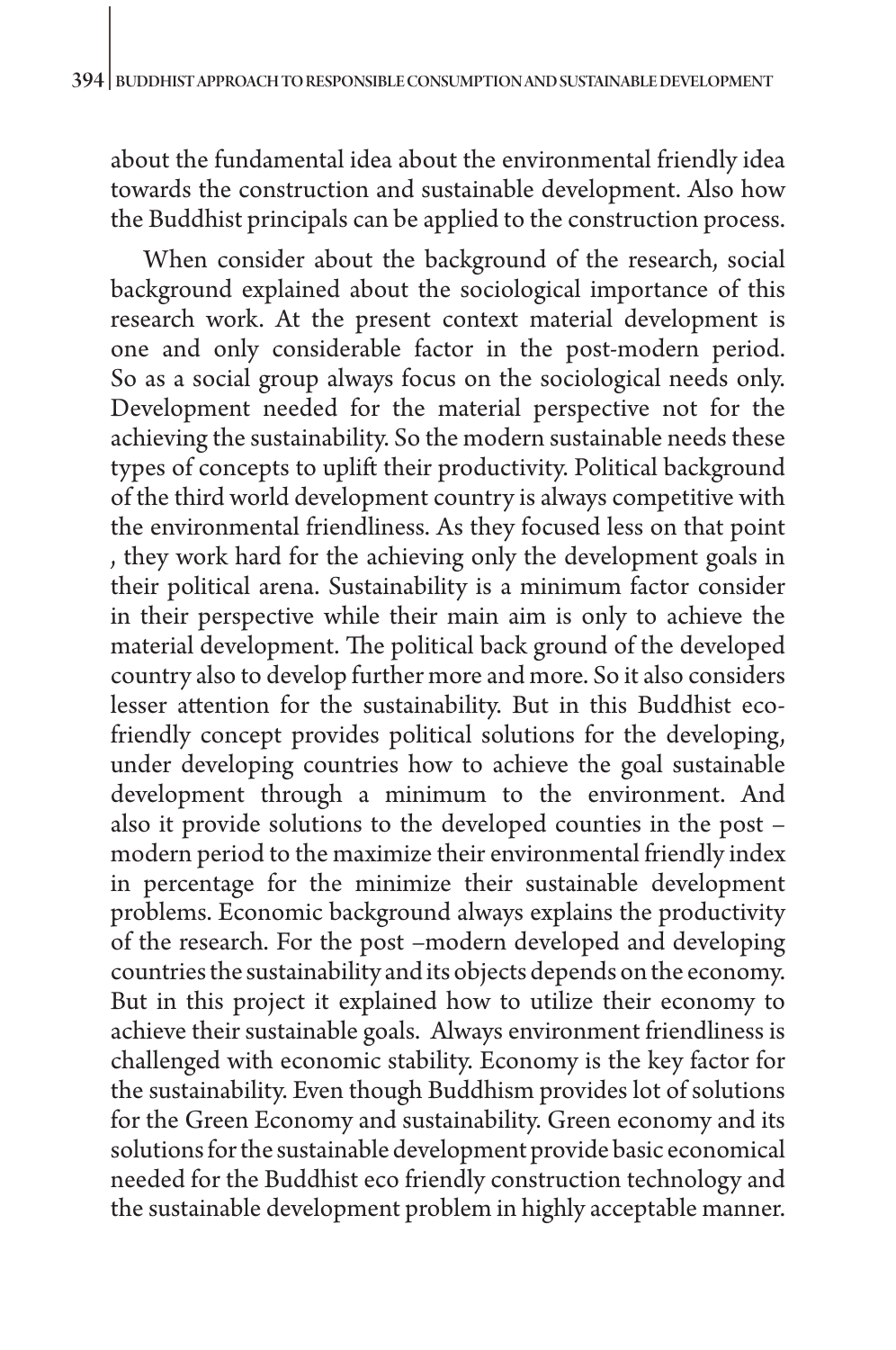So the socio, cultural, political , economic background of this research provides lot of solutions for the sustainable development problems in the post-modern constructions. The Green technology concept is one of the fundamental concept in future world , this research explains about the Buddhist approaches in post –modern world with sustainable goals.

### 2. THE CONCEPT OF THE SUSTAINABLE DEVELOPMENT

The term "sustainable" according to the oxford dictionary, "Conserving an ecological balance by avoiding depletion of natural resources".

"Sustainable development is the organizing principle for meeting human development goals while at the same time sustaining the ability of natural systems to provide the natural resources and ecosystem services upon which the economy and society depend…" (UN defines)

"Development that meets the needs of the present without compromising the ability of future generations to meet their own needs" (World Commission on Environment and Development, 1987)

Sustainable development has emerged as the guiding principle for long term global development, without damaging the natural sources. So it has become the key element in post modern period of time.

The problems of the sustainable development in post modern constructions

| Main issues of the sustainable Mino  | issues of the                |
|--------------------------------------|------------------------------|
| development                          | sustainable development      |
| The scarcity of pure land, air and   | Reputation management        |
| water                                |                              |
| The limitation of the energy sources | Risk management              |
| Global warming and climate change    | <b>Employee satisfaction</b> |
| Material wastage management          | Innovation and learning      |
| Increase of population density       | Access to capital            |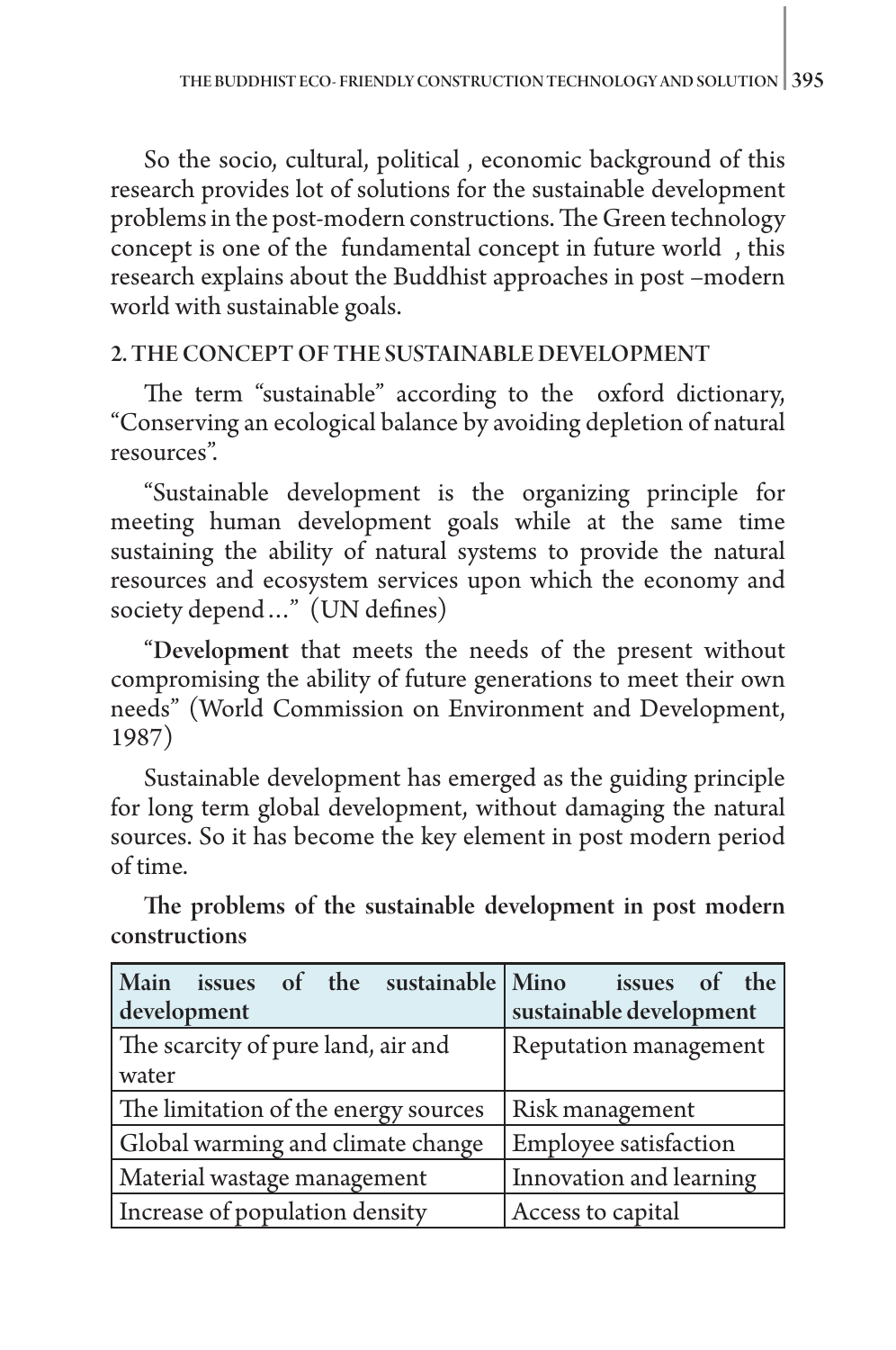| Increase of people density in urban<br>I areas | <b>Financial performance</b> |
|------------------------------------------------|------------------------------|
| Scarcity of natural raw material               | Labor problems               |

#### 3. THE POST- MODERN CONSTRUCTIONS

Postmodern architecture emerged in the 1960s as a reaction against the perceived shortcomings of [modern architecture,](https://en.wikipedia.org/wiki/Modern_architecture) particularly its rigid doctrines, its uniformity, its lack of ornament, and its habit of ignoring the history and culture of the cities where it appeared. In 1966, Venturi formalized the movement in his book, Complexity and Contradiction in Architecture. He summarized the kind of architecture he wanted to see replace modernism. In place of the functional doctrines of modernism, he proposed giving primary emphasis to the façade, incorporating historical elements, a subtle use of unusual materials and historical allusions, and the use of fragmentation and modulations to make the building interesting. He urged architects take into consideration and to celebrate the existing architecture in a place, rather than to try to impose a visionary utopia from their own fantasies. This was in line with Scott Brown's belief that buildings should be built for people, and that architecture should listen to them. Starting from that point the post modern construction had rapid development in the construction field. At the present with the post structuralism, it hasn't any type of boundaries. It is existing as a free style of art in the modern period of time.

## 4. POST MODERN CONSTRUCTIONS AND THE FOURTH INDUSTRIAL REVOLUTION

The fourth industrial revolution had took place with vast development of the technological field and later spread it in to all the other fields of the post modern society in quick time. The possibilities of billions of people connected by mobile devices, with unprecedented processing power, storage capacity, and access to knowledge, are unlimited. And these possibilities will be multiplied by emerging technology breakthroughs in fields such as artificial intelligence, robotics, the Internet of Things, autonomous vehicles, 3-D printing, nanotechnology, biotechnology, materials science, energy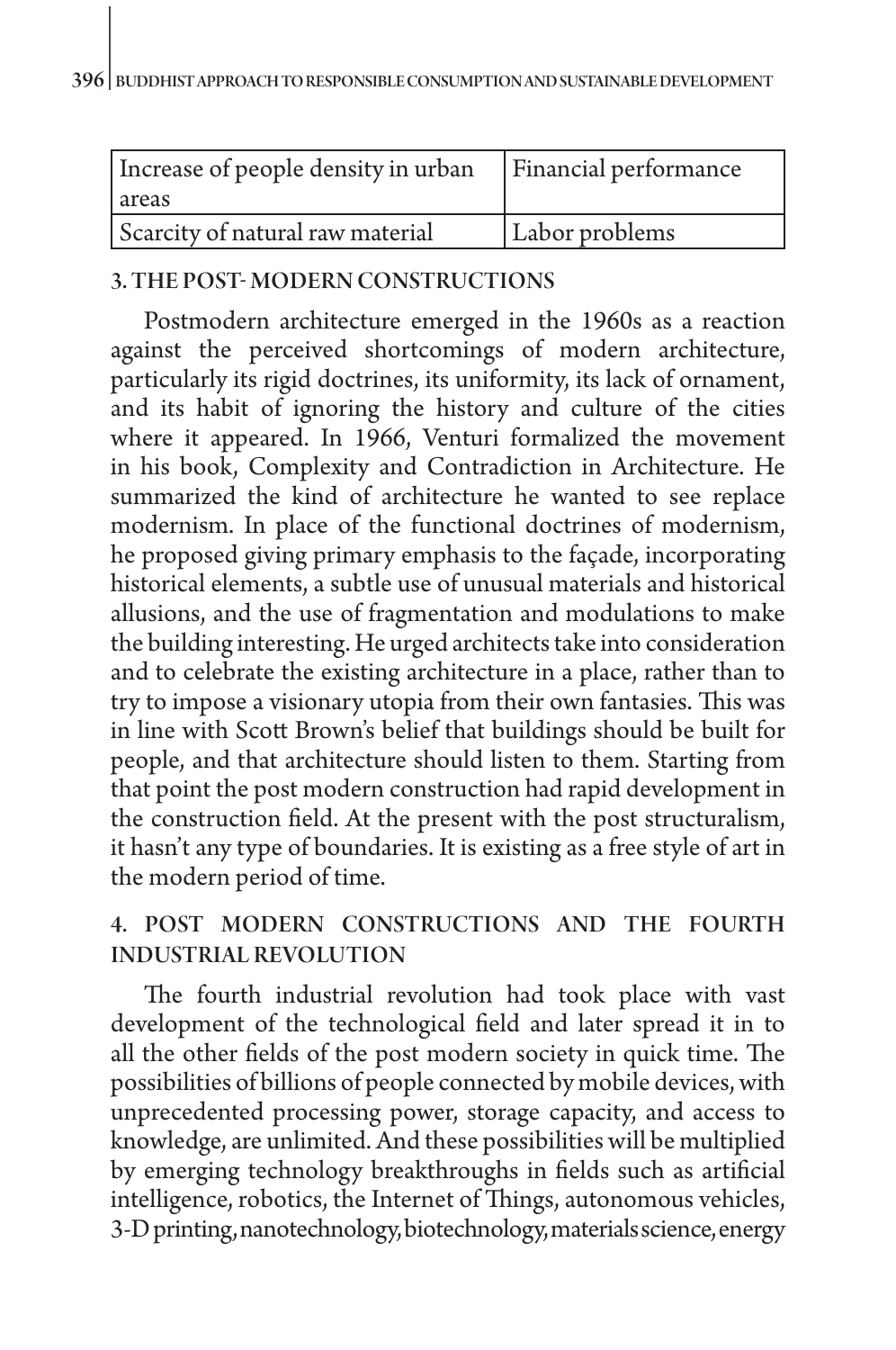storage, and quantum computing. Already, artificial intelligence is all around us, from self-driving cars and drones to virtual assistants and software that translate or invest. Impressive progress has been made in AI in recent years, driven by exponential increases in computing power and by the availability of vast amounts of data, from software used to discover new drugs to algorithms used to predict our cultural interests. Digital fabrication technologies, meanwhile, are interacting with the biological world on a daily basis. Engineers, designers, and architects are combining computational design, additive manufacturing, materials engineering, and synthetic biology to pioneer a symbiosis between microorganisms, our bodies, the products we consume, and even the buildings we inhabit.

With the digitalization of all the things in the new modern era, BIM building information modeling, building lifecycle management, construction supply chains, The use of prefabrication or offsite, modular construction, with components being produced in automated factories, shows signs of revolutionizing the housing market, enabling relatively rapid construction of low cost but high quality housing to meet social demand.

## 5. THE THEORY OF DEPENDENT ORIGINATION FOR THE ECO-FRIENDLINESS

i. When this is, that is  $-$  (existed in the eco-system)

ii. This arising, that arises  $\qquad \cdot$  (origin within the environment)

iii. When this is not, that is not - ( if it is not in environment)

iv. This ceasing, that ceases - (vanished through the environment)

Through the theory of dependent origination, the theory of Buddhist eco-friendly technology can be revealed. It can be use as a fundamental concept. As well as a universal application for the post modern period for the problems of sustainable development.

5.1. Characteristics of the Buddhist eco-friendly construction technology

i. Aim – "Do more by less", get maximum efficiency from the products.

ii. Optimization of renewable resources without harming environment.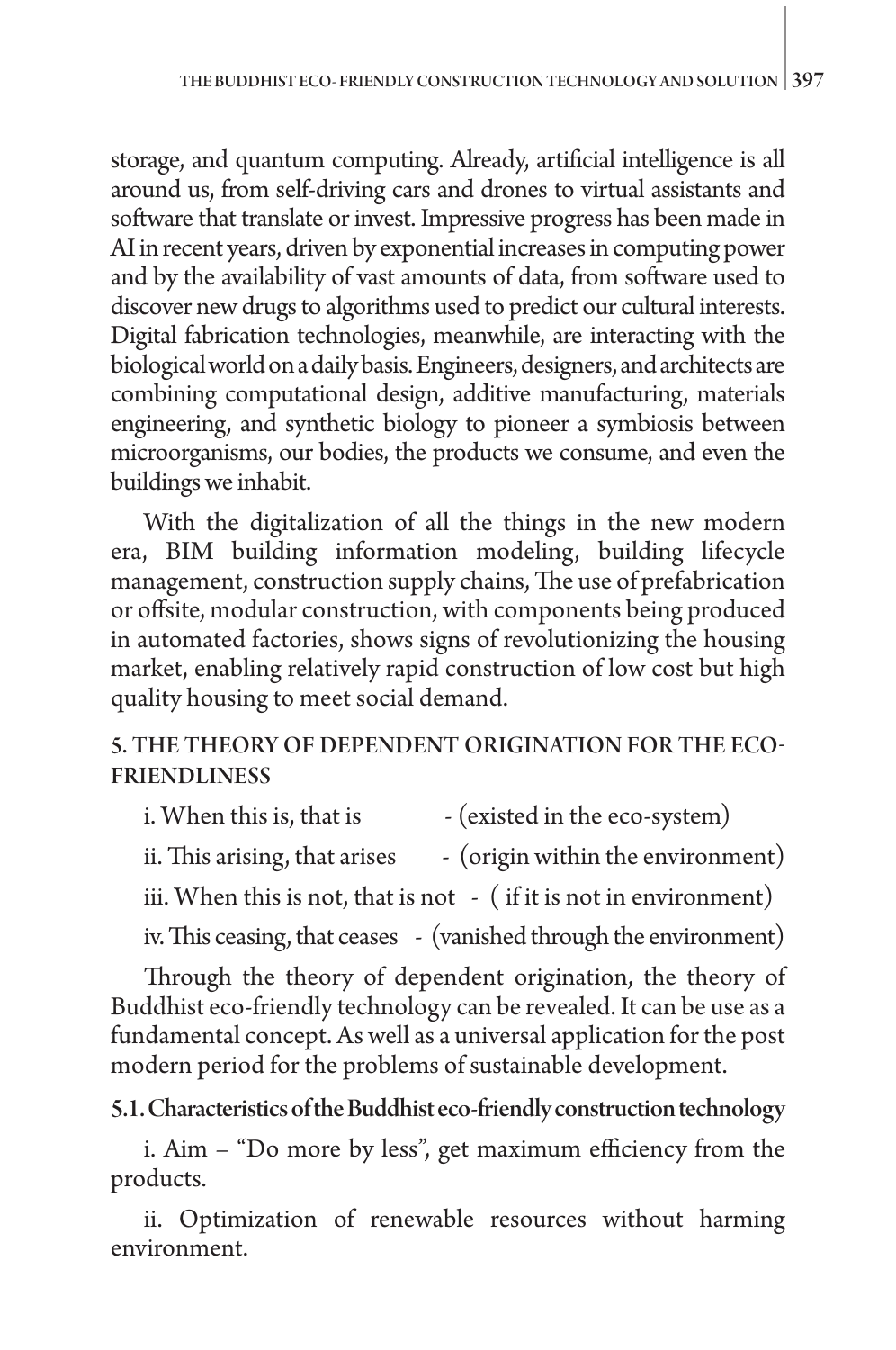iii. Environmental protection.

iv. Environmental friendliness.

v. Obtain energy from natural resources.(sun, wind, water,), energy efficiency

vi. Ecological sustainable development

vii. Reducing harmful waste

viii. Reducing environmental effect

ix. To provide safe and pollution free environment.

#### 5.2. Basic features of the Buddhist eco-friendly concept

### *Specific objective*

The construction has a specific objective. For e.g.- stupa had constructed for the worshiping and to place the holly relics., "panchawasa" were established as a system of monasteries complex. The specific need of the construction always varies with the aim of the construction.

#### *Weather and Climate*

They always focused on the weather and climatein **"**senasankkhandaka" in chullawaggapali explained it very well. The construction technology always paid much more attention to the weather and climate factor. The all the development and the sustainability of the construction depends on the weather and climate resistance of the construction. But in Buddhism it explained as a basic need and to protect the climate and whether the construction had been used.

 *"Sithan unahan patigahani thatho walamiganicha Siringape cha makase sisire chapi utathiyo*."

(Chullawaggapali, senasanakkhandaka, 2006, p. 186)

*Necessity* 

The necessity of the construction is depended with the different varieties of needs. The "panchawasa" system includes, "pasada" type of construction with some stories for the usage of the monks, "hammiyan" also type of a building construction that was also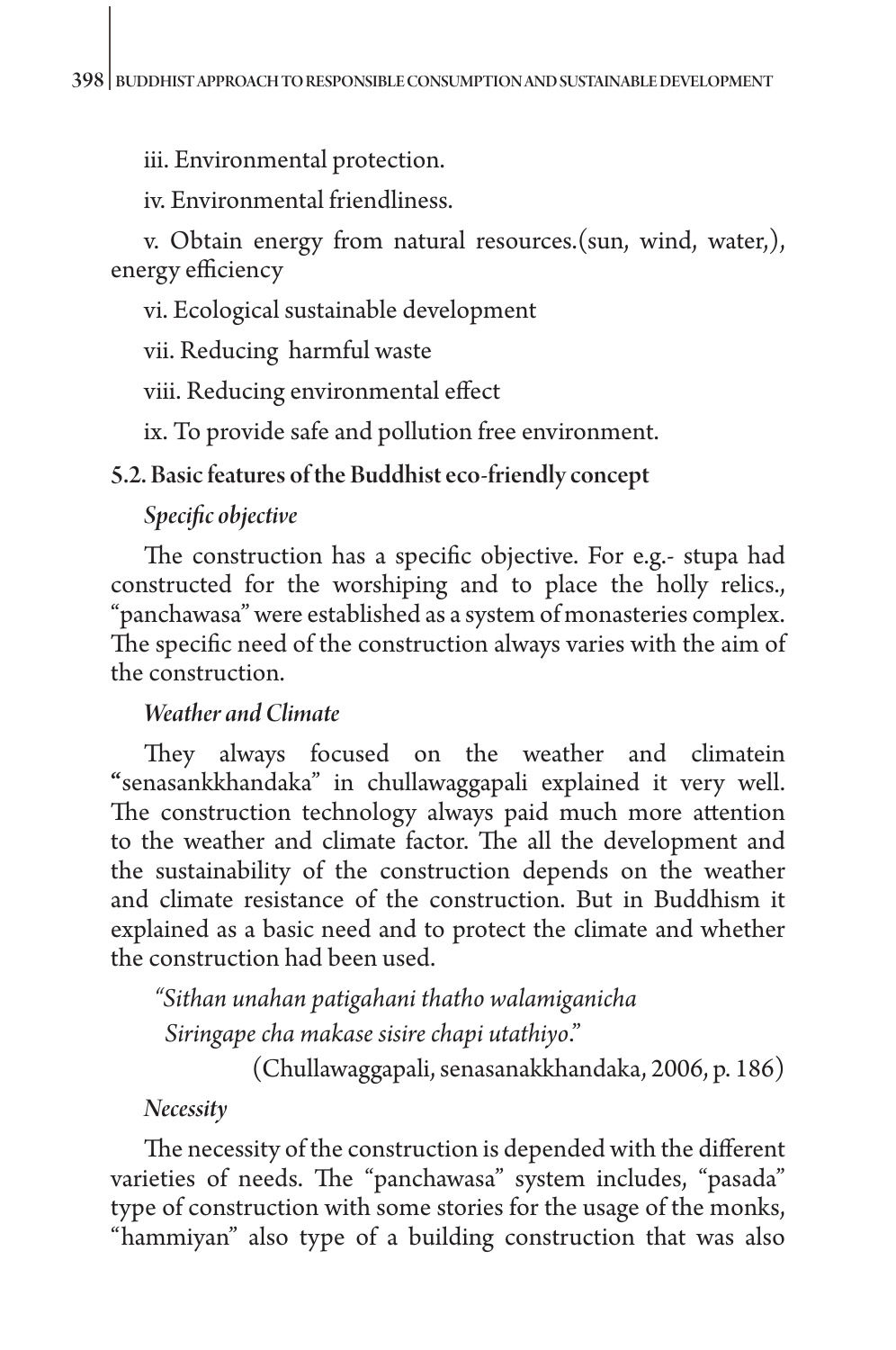used in the monastic construction in the early period of time. "Panchawasa" includes with "saba","prathimalaya' image house, "bodhi, pasada, and stupa". It was divided into two parts according to the necessity major and minor.

## *Land space*

The land was used in very useful manner for the all the constructions of the monasteries. Especially the park system that existed in the Anuradhapura region has higher eco – friendly value. Eg, Mahamewna park, ranmasu park, ritigala, rajagala also can be seen some of the greatest landscaping techniques of the Buddhist eco- friendly construction technology.

## 6. THE BUDDHIST ECO-FRIENDLY CONSTRUCTION TECHNOLOGY AND ITS SOLUTIONS FOR THE PROBLEMS

The Buddhist eco friendly construction technology used in, The ancient parks included with archeological and landscaping techniques, e.g. Mahamewna park, Ranmasu park, Nandana ,Ritigla parks for the usage of landscaping techniques only based with the natural raw materials.

Ancient irrigation system used the Buddhist eco friendly construction technology. Monasteries such as Mihintale, Madirigiriya and Alahana Parivena*,* which performed as the teaching centers were acquainted with hygienic precautions. Hospitals & Soakage pits were designed with residential treatment facilities & separate sewerage systems were constructed with Manholes. The urine passed through urinals was cleaned by using local mechanical & chemical system to avoid the contamination and preserving the environment. Drinking water was supplied through advance irrigation system & brick wells. The advanced medical baths or stone canoes were built onsite for residential treatment. To improve the mental health indoor and outdoor religious structures were constructed.protect the environment by reducing the toxic emission of gases and liquids from the wastage out –put. The slavery is not used for any these constructions.

The concept explained in the "vinaya pitaka" was practically used with the Buddhist eco – friendly technology. , e.g.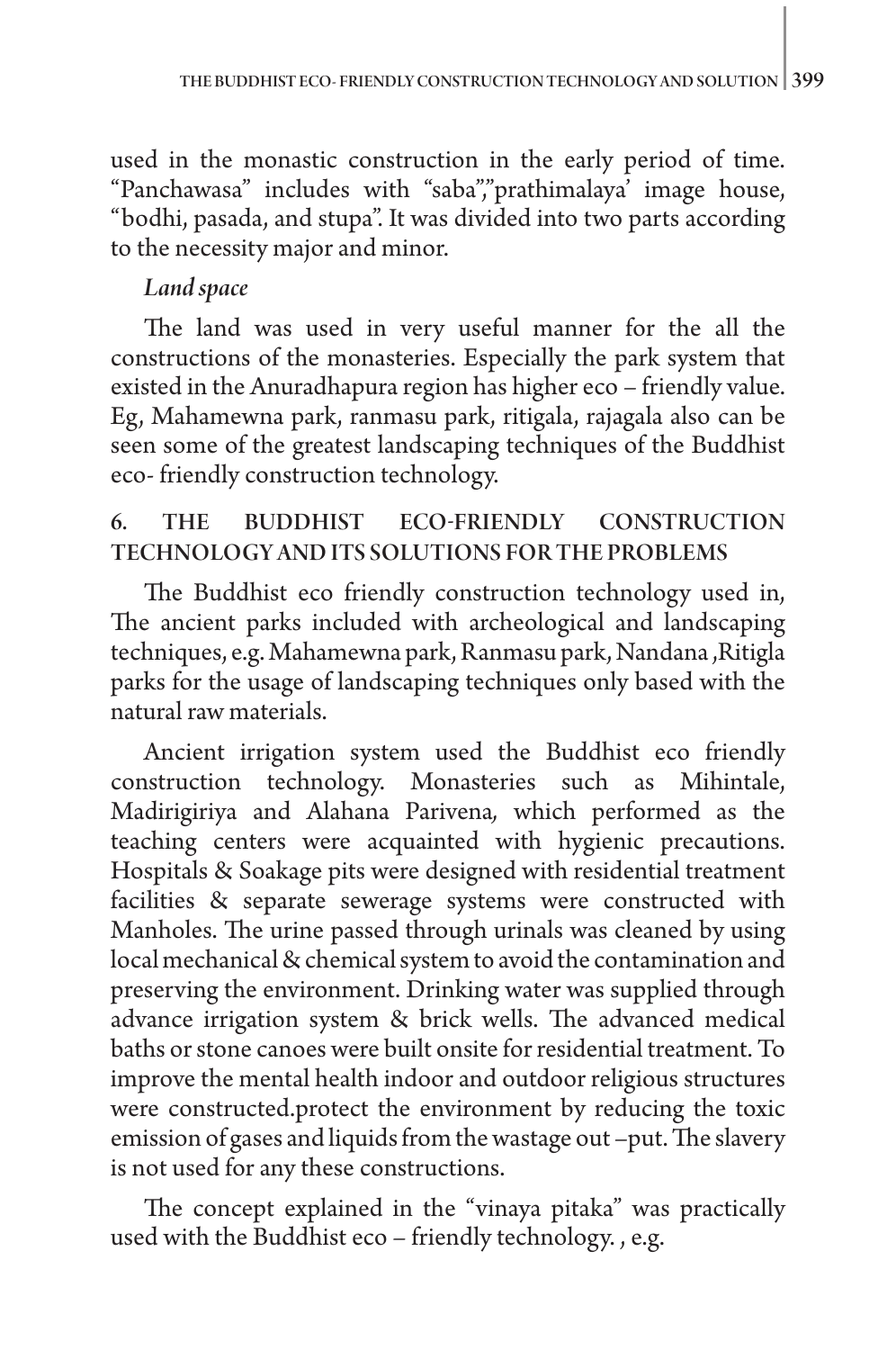(Vinaya pitakaya, wattak Kandaya, chantagarawata) Reduce fat; warm the body, Prevent from skin diseases .The importance of technology was still at the present use the steam bath system in post modern constructions. But it cost much money as well as the energy. But this is eco friendly construction in the Buddhist monasteries.

#### **7.** CONCLUSION

The Buddhist eco- friendly techniques can be applied for the sustainable development process in practical manner. The main objective of the Buddhist sustainable development is, *how we comfort our mundane life while attaining to super mundane objectives through the materialized world*. Buddhist eco- friendly construction technology is the ideal solution for the , post modern constructions to achive the goal of sustainability. Get the maximum advantage of the natural raw material and natural eco-system, without harming the natural source by saving it to future generation. *Man always tries to against nature, but its fail in process*. The eco –friendly construction technology is the key element for the sustainability process. Sustainable consumption and development is about promoting resource and energy efficiency, sustainable infrastructure, and providing access to basic services. At the current time, material consumption of natural resources is increasing, particularly within Asia. Countries are also continuing to address challenges regarding air, water and soil pollution. Sustainable or responsible consumption and development aims at "doing more and better with less". Net welfare gains from economic activities can increase by reducing resource use, degradation and pollution along the whole life cycle, while increasing quality of the production. The use of natural raw materials, the ventilation process, wastage management, make use of the natural light, use of enough insulation etc. are some of the major challenges in the Post modern development. But Buddhist eco-friendly construction technology provides lot of solutions for the problems of the sustainable development in post modern period. So, It is a sustainable process based with environmental friendly nature. In this research paper I tried to prove the productivity of the Buddhist eco- friendly construction technology and how it provide solutions for the problems of responsible consumption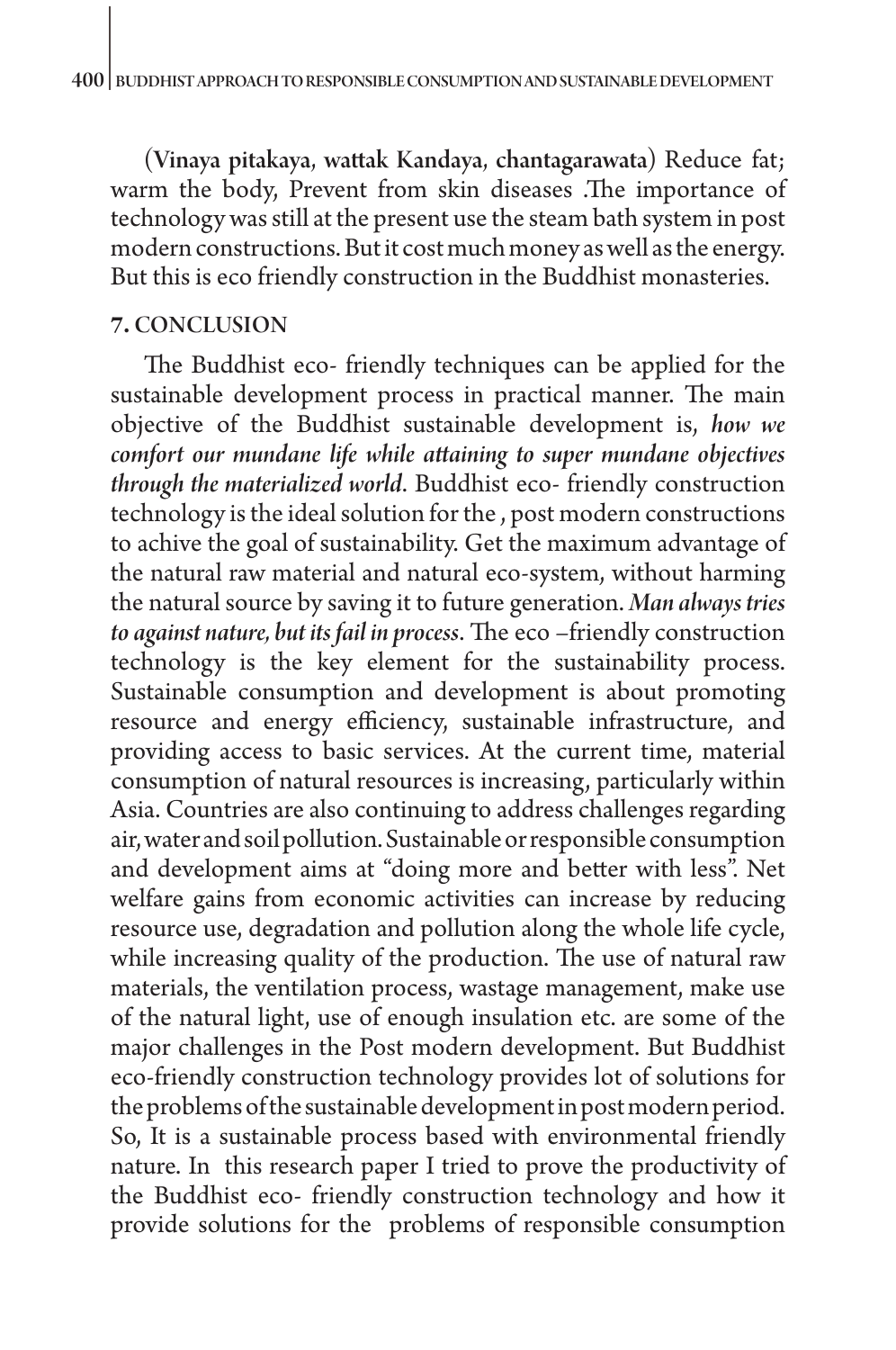and sustainable development in post- modern period. So the Buddhist *eco- friendly concept is the ideal solution for the present matter in sustainable development.*

\*\*\*